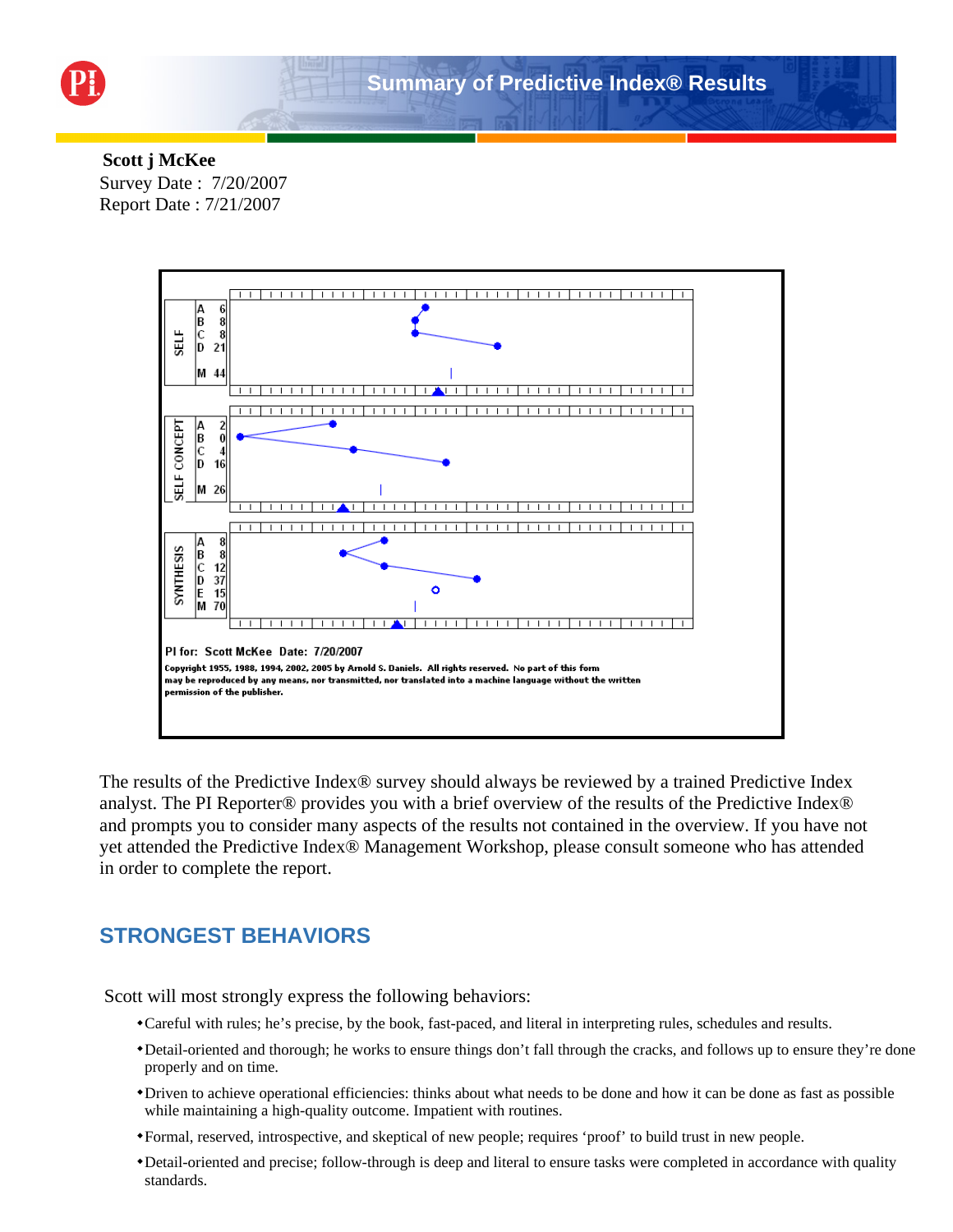

Operationally, as opposed to socially, focused. Thinks, in specific terms, about what needs to be done and how to do it accurately and flawlessly; follows, in a literal way, that execution plan.

# **SUMMARY**

Scott is a very conscientious person, particularly attentive to, careful of, and accurate with the details involved in his job. He identifies problems, and enjoys solving them, particularly within his area of expertise.

He is reserved, serious, and always concerned with the exact correctness of his work. Self-discipline, sense of duty, and respect for authority and tradition are strong qualities in Scott, who takes his responsibilities very seriously.

With experience and/or training, Scott will develop a high level of specialized expertise and efficiency. He is disciplined and dedicated to his job and the company. His work pace is somewhat faster-thanaverage, and he is motivated by a real concern for getting work done on time and correctly. His discipline and circumspect thinking will lend caution to his decision-making; he plans ahead, double checks, and follows up carefully on his decisions and actions.

A modest and unassuming person, Scott works quite autonomously and decisively in his specialized area. When working outside of his expertise, he will look to management, written resources, or subjectmatter experts for direction. He is most effective and productive when he works within the field of his own specialty and experience, and he prefers to stick to the proven way. If it becomes necessary for him to initiate or adopt change, he will need to see cold, hard, evidence to prove that the new way is more efficient, yields high-quality results, and is complete. In addition, Scott will carefully plan the implementation to minimize problems and maximize results.

His social behavior is reserved and accommodating. He expresses himself sincerely and factually and is, in general, rather cautious and conservative in his style. Being very sensitive to criticism, he will always try to make sure that his work is done right.

### **MANAGEMENT STYLE**

As a manager of people or projects, Scott will be:

- Closely focused on the tactical and technical aspects of his work; eager to do work by 'the book', within company policy, and up to precise standards
- Much more effective if he's had personal experience or knowledge in the areas he is managing; he's a specialist who learns as much as he can in his area of expertise, and uses that background for the good of the company that employs him
- Respectful of authority, tradition, and established departmental responsibilities; he'll conduct himself with a strong sense of duty
- Cautious when delegating; when he does delegate his follow-up will be curt and meticulous ensuring that all procedures have been followed and all standards met
- Disciplined to do things right and by 'the book;' will work on problems independently rather than collaborate with others
- Comfortable sharing his thoughts with his team only after having time to think about and organize those thoughts
- A strong problem-solver and technical resource, given the time and experience to develop the background
- Serious, self-disciplined, and responsible striving to do what's expected, do it on time, and ensure that work is error free.

# **MANAGEMENT STRATEGIES**